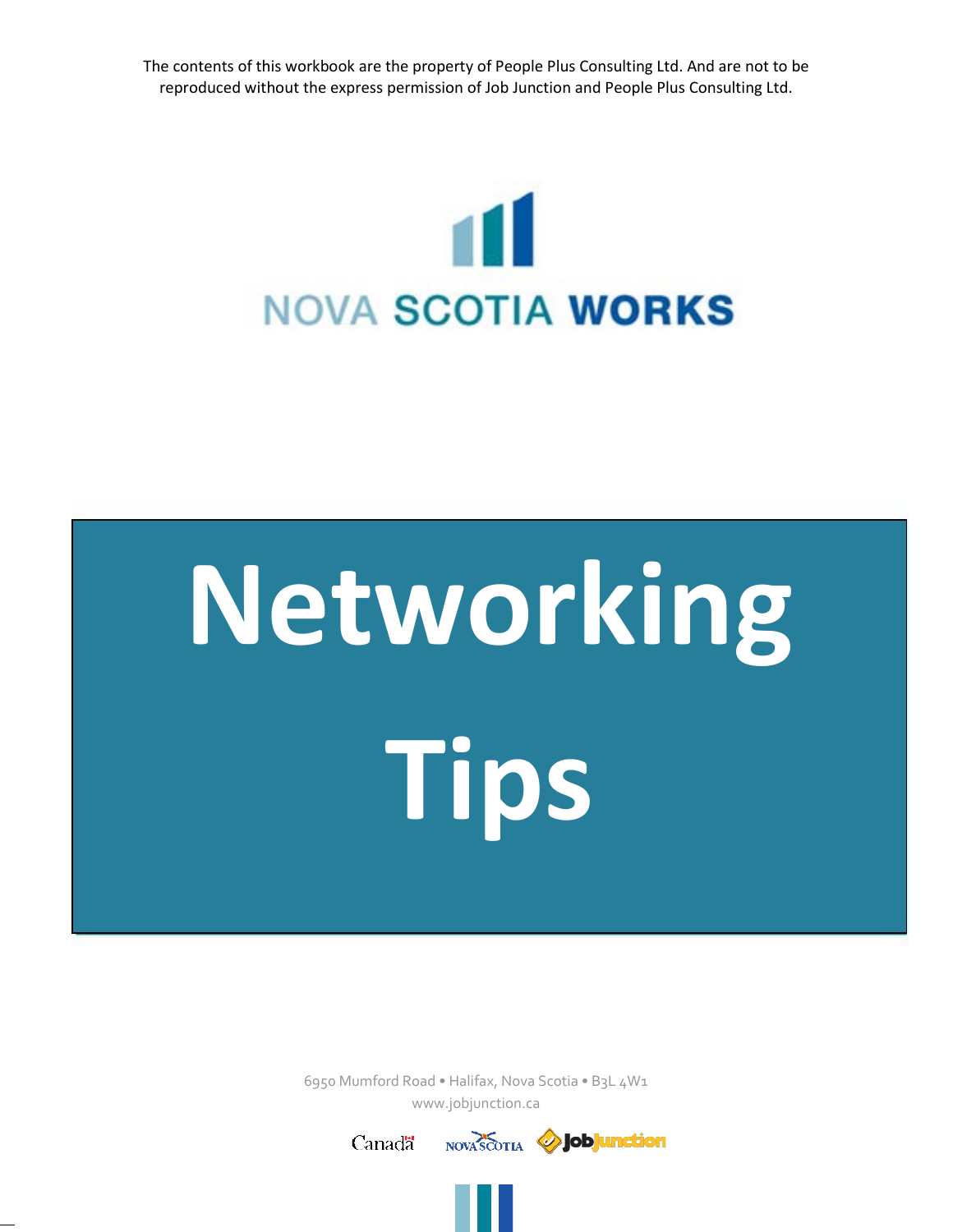# Networking Tips - Outline

# What is Networking?

# Why Network?

- A. Playing the odds
- B. Build your Professional Reputation
- C. Research and Advice

# Who should I network with?

- A. Who or what is a contact? Who or what is a connection?
- B. People you know
- C. How can Network Connections help me?

# Uncovering the Hidden Job Market

A. Organizing your search

# The Informational Meeting

- A. Prepare a Script for your Networking Calls
- B. The importance
- C. Meeting checklist
- D. What to do when you are in the meeting
- E. The follow up

# The Email

- A. The benefits and drawbacks of email
- B. Writing the email

# Using Social Media

- A. Why use social media in building your network
- B. Ways to use social media
- C. Social Media Networking Do's and don'ts



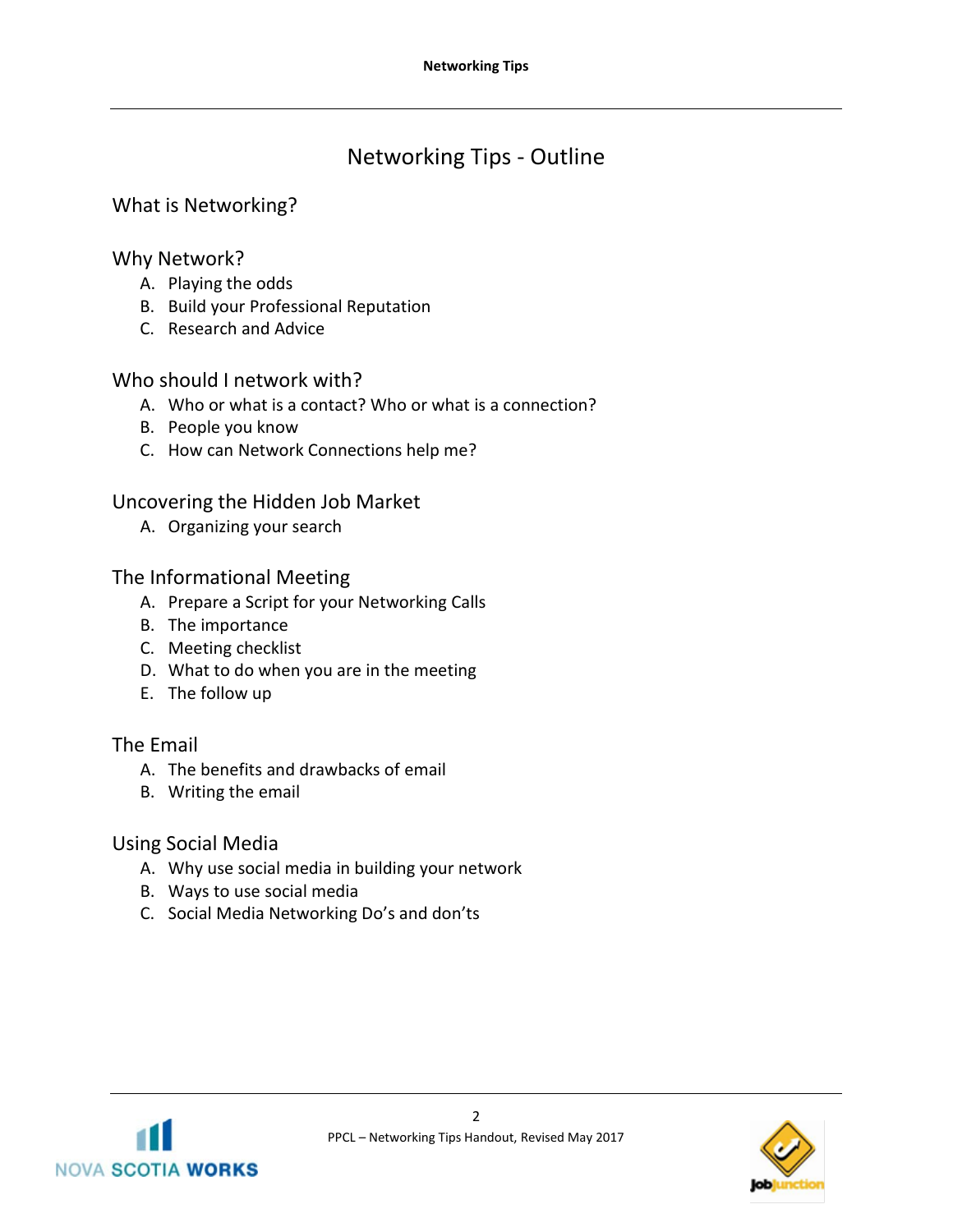# **WHAT IS NETWORKING?**

Networking is building mutually beneficial relationships with people in order to exchange information and develop contacts. Many people network to meet people who can help them develop their career prospects. But it is as simple as making a connection with someone. Most of us network without being aware of it. Have you ever recommended a hairdresser to a friend or heard about a great new restaurant from a colleague? That is networking! This handout is designed to help show you strategies on how you can improve on your own networking, and make something you already do work even better!

## **WHY NETWORK?**

# **Playing the Odds – Tapping into the Hidden Job Market: It's Who You Know**

It is estimated that up to 85% of jobs in Nova Scotia are never advertised online. So how are these positions filled? They are filled through word of mouth and networks. According to Workopolis.com, the vast majority of job seekers find their positions via people they know or people they meet. Here are some of the trends they have noticed:

| 35% | heard about an opening from someone                                                                            |
|-----|----------------------------------------------------------------------------------------------------------------|
| 30% | contacted their present employer directly                                                                      |
| 14% | answered a want ad                                                                                             |
| 8%  | used other methods (e.g., placing ads in career journals, attending career<br>fairs, and mass mailing Résumés) |
| 6%  | were referred by private employment agencies                                                                   |
| 5%  | were referred by state employment agencies                                                                     |
| 2%  | took civil service tests                                                                                       |

Of the people who have gotten jobs in the last fifteen years or so…

<http://www.workopolis.com/work.aspx?action=Transfer&View=Content/Common/ResourceCentre/career911/networking/NetworkNumbersView&lang=EN> July 2014

\*Note that up to 71% found work through networking in some form or another. These are Canadian statistics, and estimates say that in Nova Scotia the percentages are even higher. It is amazing how many varied job leads you can get from talking to your family, your friends, your neighbor's, your past coworkers and managers, your dog groomer, the cashier at your local grocery store (the list goes on). Not to mention networking directly with the hiring managers in the companies for whom you want to work.



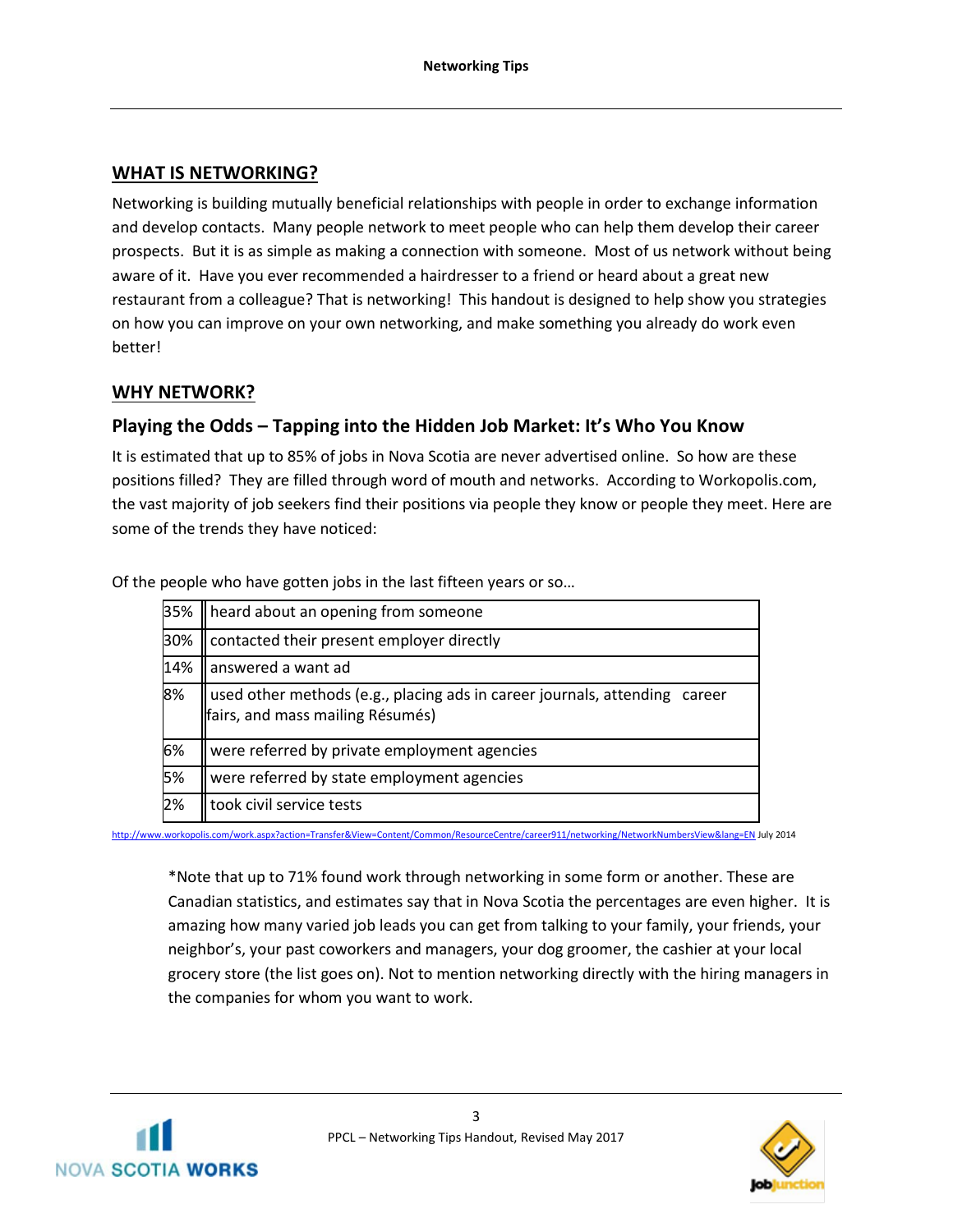Jobs posted online can be seen by anyone looking. That means that for every job ad you respond to, you can count on about 100-300 other people applying for that same one position (this number might be slightly higher for entry-level jobs, and slightly lower for highly technical or specialized jobs). Compare that to learning about a job through a network connection; an employer with a sudden job opening, who has used his or her own network might know someone who would fit the job, one lead from a job Seeker (maybe you) who called to set up an **Informational Meeting** (more on this later), two employees might recommend people, and one might be referred from an industry connection. This means that, instead of competing with 300 people for this position, you may now be competing with only 5 or 6 people. Finding out about potential job leads in this way can dramatically increase your odds of success.

# **Build your Professional Reputation**

Networking within your industry allows you to meet the key "players" and position yourself among the industry experts. It allows you to make strong professional first impressions since you are prepared to sell yourself when you meet with them. You have heard the adage "it is who you know that gets you the job, and what you know that lets you keep it". Increasing your network increases your "who you know" numbers, thereby increasing your odds of career success. Within any industry it may seem like everyone seems to know everyone else. This is especially true in smaller communities like Halifax or even Nova Scotia. So, the more industry connections you can make, the more industry experts you can add to your professional network, the better your chances of being recognized based on that professional reputation you have worked so hard to advertise.

# **Research and Advice**

Appealing to industry experts (for those target companies you have identified) can be a great way to gain useful insights into both corporate culture and specific challenges to the role you are hoping to fill. This will help you market yourself more effectively to your industry or to this specific organization. Use networking to find out about:

- a) How others have successfully gained their first position in your field
- b) Other paths you might consider, similar positions or alternative jobs available
- c) Key skills you can focus on when you are applying for or interviewing for jobs
- d) Local or national industry challenges, problems which you might be able to solve
- e) Specific personal connections to someone who might one day be your boss
- f) Leads to companies who might be hiring
- g) Referrals and introductions to other network connections
- h) Advice on your résumé, how to make it more effective
- i) Courses or training that might be useful

Anything you learn can only help you in your job search. Keep an open mind and be ready to listen to the experts!



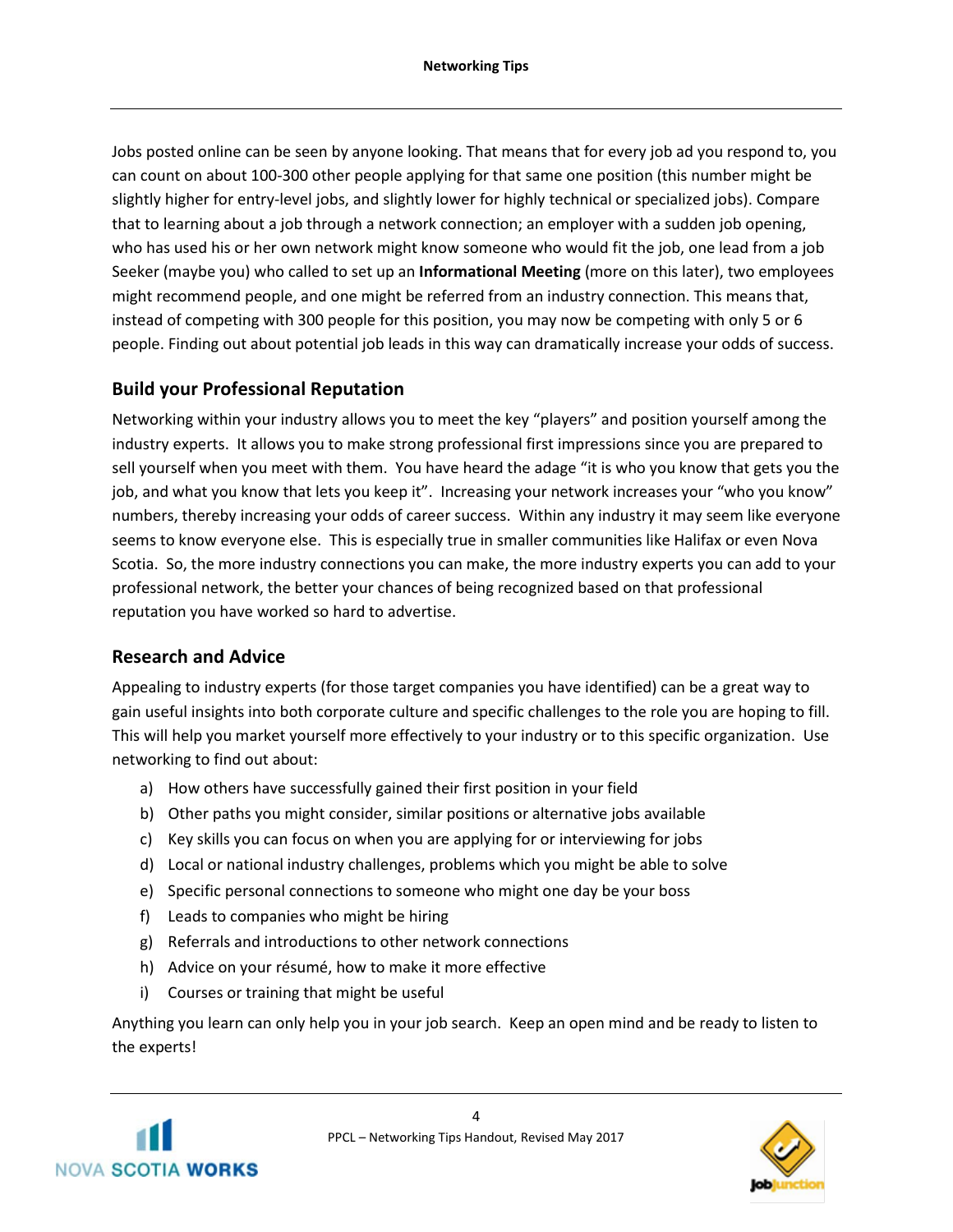# **WHO SHOULD I NETWORK WITH?**

## **Who or what is a contact? Who or what is a connection?**

*Every person you know* is a contact. Any contact with whom you have created a relationship with can become a connection. A networking connection is a two-way, mutually beneficial relationship, in which both parties offer help and advice to each other within the areas of their respective expertise and/or talents. This might be anything from offering to proofread a cover letter to recommending a great local wine.

Remember, networking is building relationships, and that means staying in touch. You won't remember someone you met once at your cousin's birthday party, but you will remember that person if he/she contacted you a few times after the party. Eventually you will become friends. Networking connections grow and strengthen between people who stay in touch, socially or professionally.

# **People you know**

Every person you know is a contact, so start networking by talking to people you know. When you tell a friend that you are looking for work, and they tell two friends and they each tell two friends, now you have 7 contacts that can be sources of information and help!

Connections clearly help. 70-80% of all jobs are filled by people who heard about a vacancy through a

contact. Usually the lead comes not directly from a friend, but from a friend of a friend. So, it makes sense to increase your odds by connecting with as many people as you can.

Start by making a list of your potential connections. These can be organized into 4 categories:

- 1. People You Know (Family, relatives friends, neighbors)
- 2. People in the community (Store owners, acquaintances, club members, coaches)
- 3. People in the Business (Past employers, coworkers and clients)
- 4. Other Organization Contacts (Local organizations, associations, religious and community organizations)

Keep this list active, and add names to it as they occur to you. The easiest way to get started is to call people you know well (friends and relatives), so you can practice what you wish to say in your networking calls. You will soon find it easy to branch out to the other contacts you have listed.





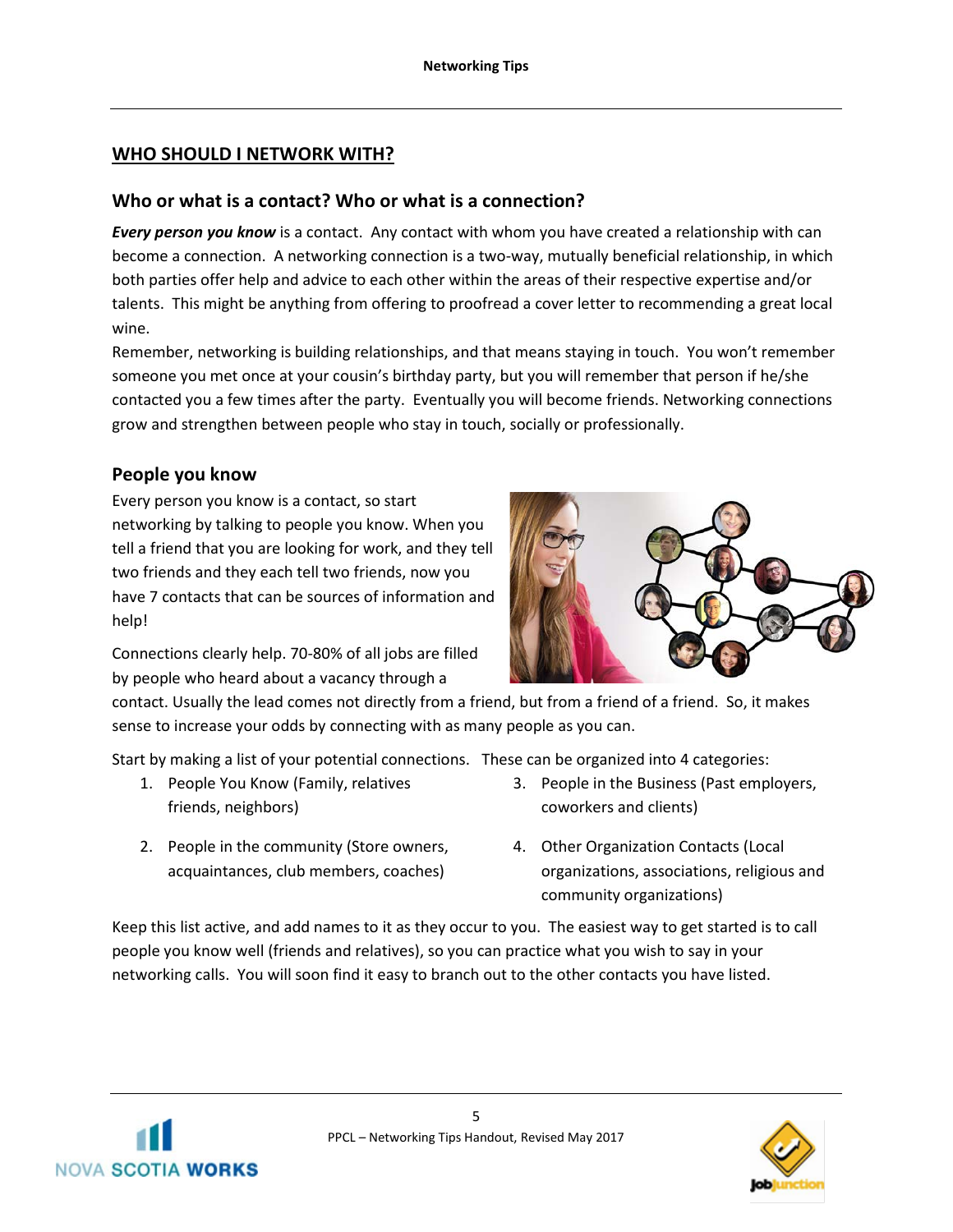# **How can Network connections help me?**

Your connections can help you in your job search in a number of ways, such as:

- a) Passing on job leads they may hear about
- b) Letting you know if they hear that someone is quitting a job or retiring
- c) Taking your networking card or resumé to pass on
- d) Providing you with useful information, such as names of heads of departments
- e) Talking to their supervisors about you
- f) Telling other people that you are looking for work
- g) Suggesting places you can apply
- h) Introducing you to other contacts
- i) Helping you practice your networking calls

Plan what you want to say before you call. Try to include a few important points:

- State that you are looking for work. Be specific; mention the kind of work you are looking for.
- Tell them your Sales Pitch give them a statement about your key skills and experience, as they relate to the kind of work you are looking for. Not only will this give you practice with selling yourself, it will help your friends and family better see how they might be able to help you. BE BRIEF; this sales pitch should be around 5-10 seconds!
- Tell them why they are important. List one or two things this person can do for you (from the list above, or any other way you think they can help you).
- Set up a time to call them back to follow up on the "homework" you have given them. It is important and effective to follow up – **You call them back!**

# **UNCOVERING THE HIDDEN JOB MARKET**

#### **Organizing your Search**

Random job searching can feel like an overwhelming task! But you can take charge and feel in control if you break the labour market into small, manageable chunks. Use a systematic approach to explore each chunk.

**Step 1 – Clarify your employment priorities:** First, write down your job objectives in order of preference. For example, if you are looking for a position in sales, would you prefer outside sales or retail? Maybe a call centre sales position? Be realistic about your choices. If you do not have a car, perhaps location is important to you. Note this as well; so, for example, your first choice might be a call centre job in Burnside, and a second choice might be a retail sales job in Burnside.



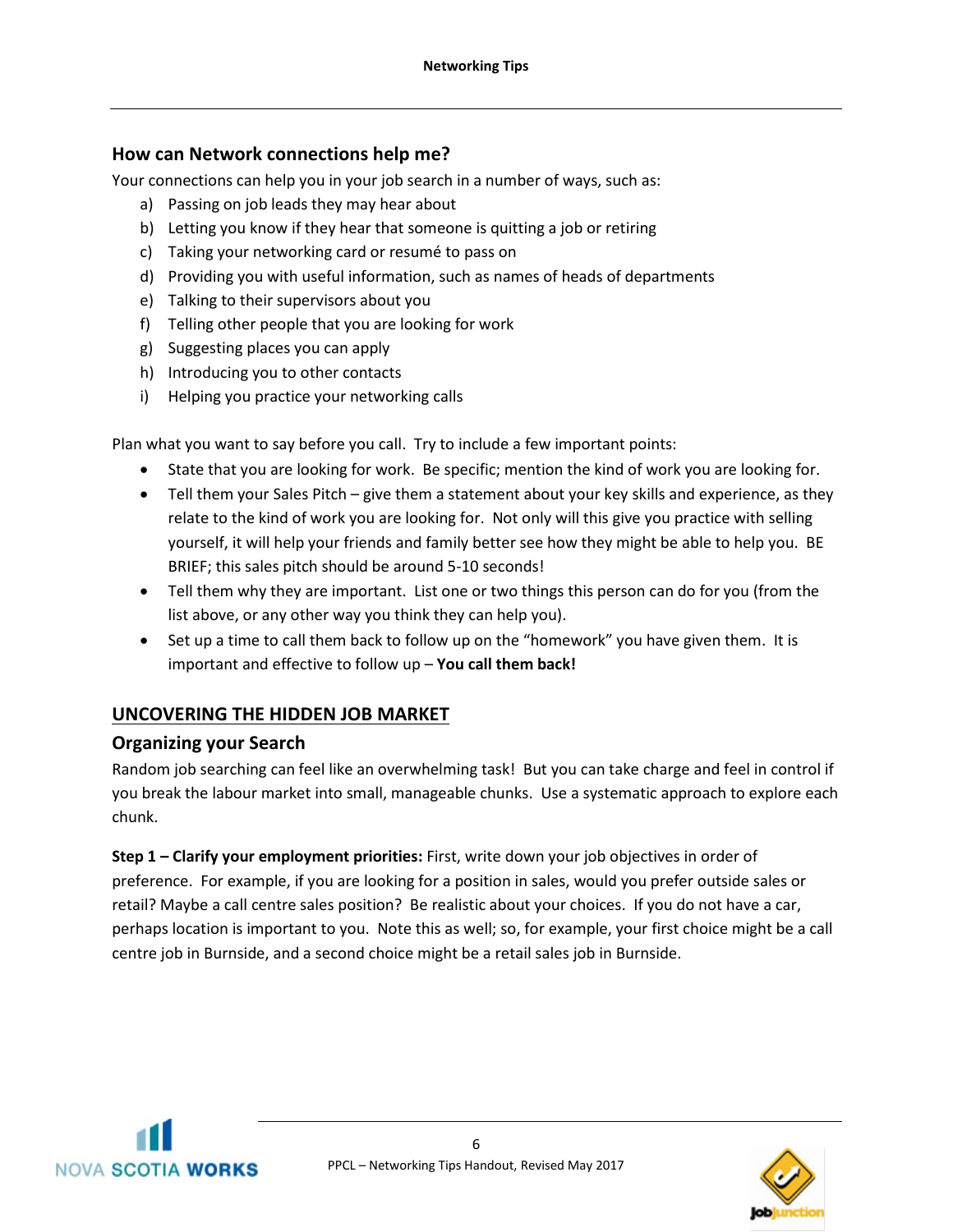**Step 2 – Research your fields of interest:** explore resources that will help you identify possible fields or industry sectors that match your first choice from Step 1. You might find leads on businesses that match your choices in a number of places, including…

- Yellow Pages
- **Employers**
- Relatives and friends
- Service Canada offices
- Union hiring halls
- Professional trade journals
- Professional associations
- Business directories
- Internet (Labour Market web sites or Google)
- Public library
- Anyone you connect with; "Can you suggest other places I might call?"

**Step 3 – List employers:** using the above resources. Make a list of all the employers who match your choices. Once you have exhausted your first-choice category, repeat the exercise for your second choice, then your third choice. This will become your networking targets list.

**Step 4 – Start calling:** now is the time to start to build your network! Call your networking targets to set up **Informational Meetings** with the decision makers at those organizations.





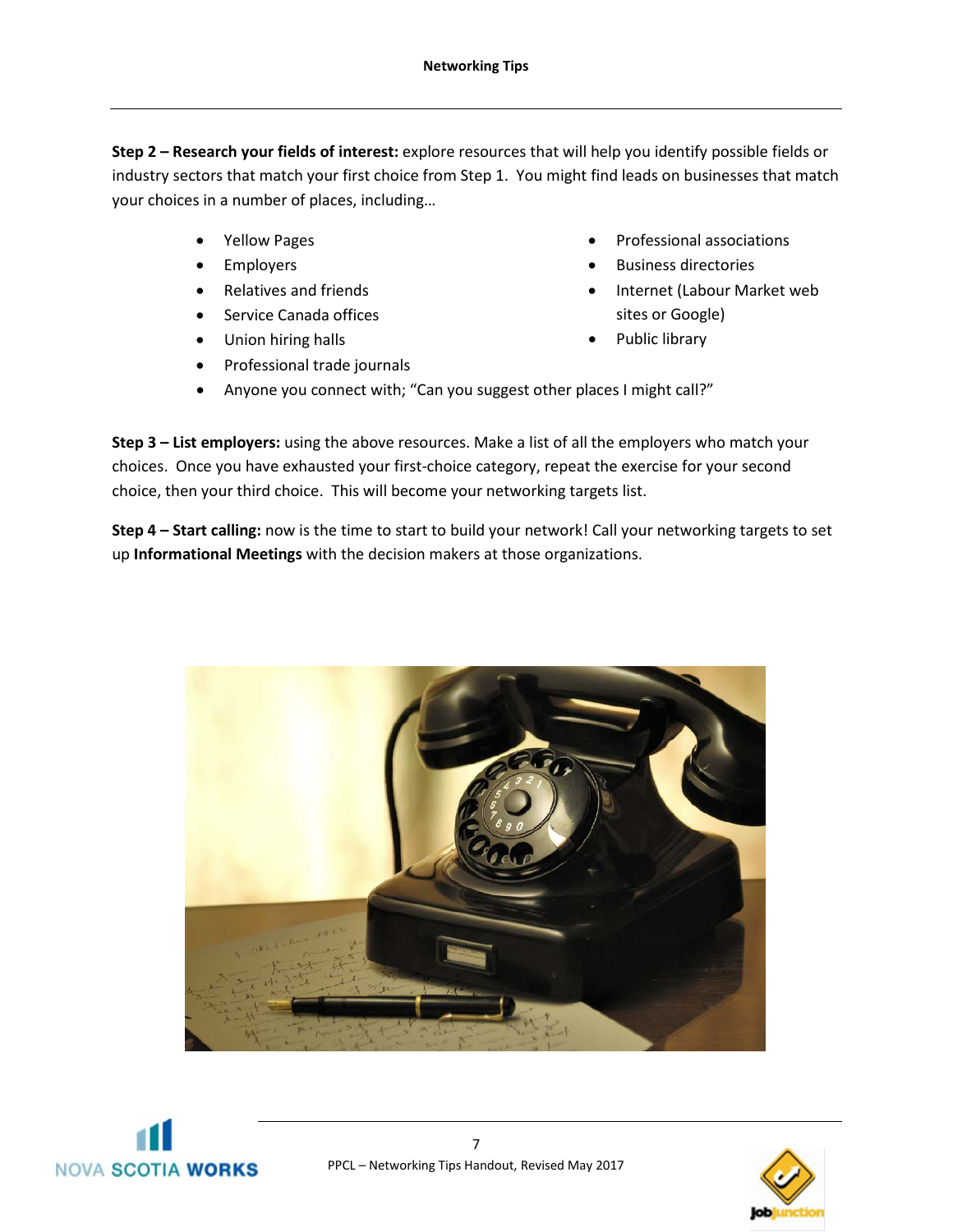

# **THE INFORMATIONAL MEETING**

We have looked at the reasons for networking: playing the odds (it's who you know), building your professional reputation, and gathering valuable research and advice. These can all be achieved through meeting hiring managers for an **Informational Meeting**. This meeting gives you a chance to make your first impression face to face with the influencers in your field. It is where the real networking magic happens. This section talks about how to cold call companies to arrange these meetings, what to talk about when you get there, and what to do afterwards.

Your objective is to **meet face to face** with the hiring manager or department lead of the companies you have identified in your "clarify your employment priorities" list. Your script will help you focus your call so that you sound professional and confident. Your script should include:

Greeting by name. If you do not already know from your research the name of the hiring manager, ask the receptionist for the name. Use the name when you speak with this person.

Prepare your Elevator Pitch: This is a BRIEF description of your relevant experience, training and skills.

Ask for a meeting (10-15 minutes) to talk to you. Be clear about why you have chosen them for advice or information. (Tip: avoid "I am looking for a job" at this point; employers want what they can't have, and identifying yourself as a job seeker makes it easy for them to brush you off with "apply online").



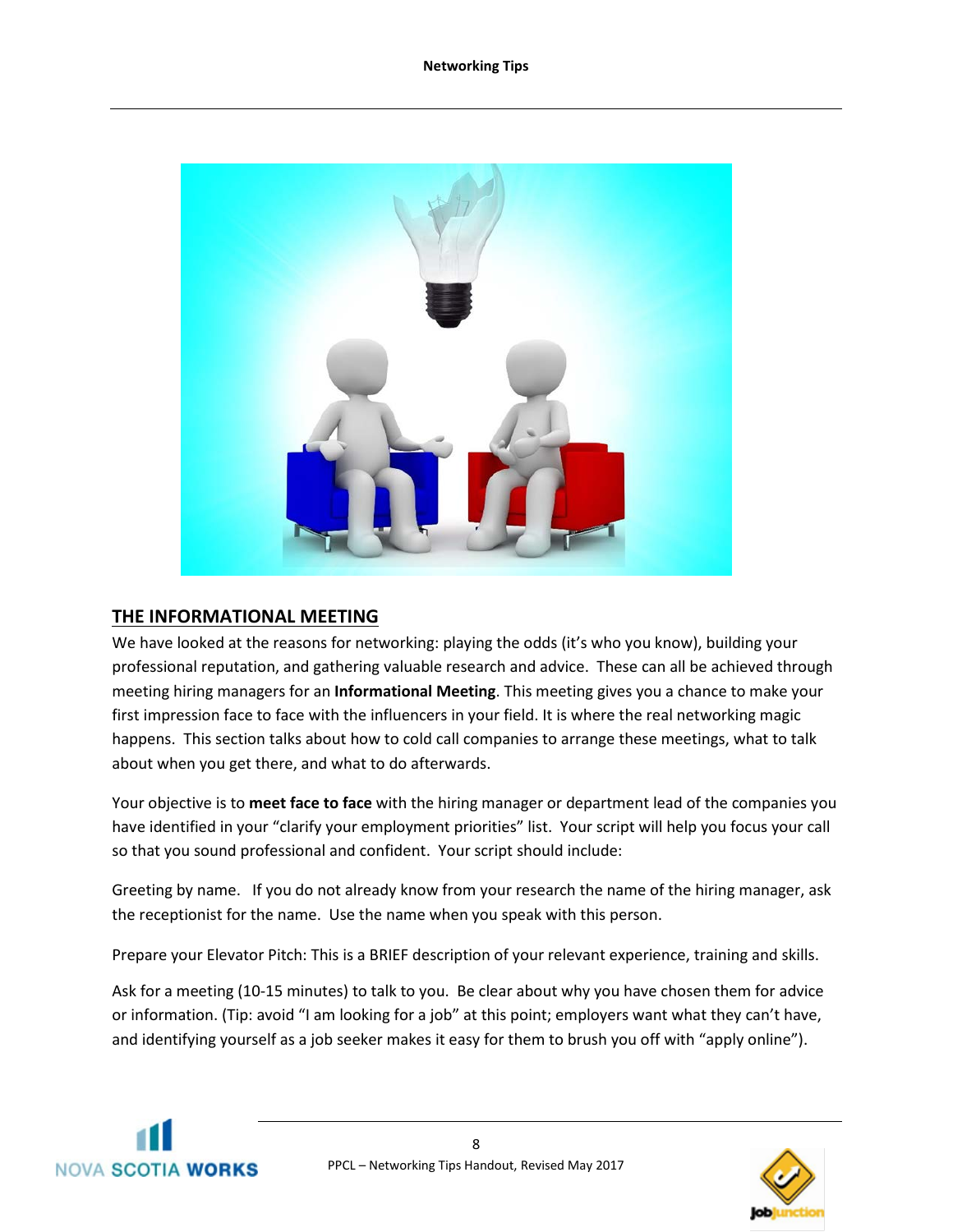#### **Prepare an Elevator Pitch for your networking calls**

- 1) **Who are you**? More than simply stating your name, identify yourself within the context of your profession.
	- a. "Hi, my name is Joanne; I am an Executive Administrative Professional".
	- b. "Hello, I am Eric, a Graphic Artist".
- 2) **What do you do**? Mention your strengths, maybe your experience and/or training. Think about what makes you stand out in your field.
	- a. "I have over 7 years of experience working with Provincial Government policy evaluation and program development".
	- b. "My specialty is in 3D animation, developing worldscapes for video games such as Battle Tanks".
- 3) **What do you want**? Think about your networking goal and why you want to make a connection with this person. Be specific about what your goal is and why you feel networking with you will be a benefit to both of you.

\_\_\_\_\_\_\_\_\_\_\_\_\_\_\_\_\_\_\_\_\_\_\_\_\_\_\_\_\_\_\_\_\_\_\_\_\_\_\_\_\_\_\_\_\_\_\_\_\_\_\_\_\_\_\_\_\_\_\_\_\_\_\_\_\_\_\_\_\_\_\_\_\_\_\_\_\_\_\_\_\_\_\_\_\_ \_\_\_\_\_\_\_\_\_\_\_\_\_\_\_\_\_\_\_\_\_\_\_\_\_\_\_\_\_\_\_\_\_\_\_\_\_\_\_\_\_\_\_\_\_\_\_\_\_\_\_\_\_\_\_\_\_\_\_\_\_\_\_\_\_\_\_\_\_\_\_\_\_\_\_\_\_\_\_\_\_\_\_\_\_ \_\_\_\_\_\_\_\_\_\_\_\_\_\_\_\_\_\_\_\_\_\_\_\_\_\_\_\_\_\_\_\_\_\_\_\_\_\_\_\_\_\_\_\_\_\_\_\_\_\_\_\_\_\_\_\_\_\_\_\_\_\_\_\_\_\_\_\_\_\_\_\_\_\_\_\_\_\_\_\_\_\_\_\_\_

\_\_\_\_\_\_\_\_\_\_\_\_\_\_\_\_\_\_\_\_\_\_\_\_\_\_\_\_\_\_\_\_\_\_\_\_\_\_\_\_\_\_\_\_\_\_\_\_\_\_\_\_\_\_\_\_\_\_\_\_\_\_\_\_\_\_\_\_\_\_\_\_\_\_\_\_\_\_\_\_\_\_\_\_\_ \_\_\_\_\_\_\_\_\_\_\_\_\_\_\_\_\_\_\_\_\_\_\_\_\_\_\_\_\_\_\_\_\_\_\_\_\_\_\_\_\_\_\_\_\_\_\_\_\_\_\_\_\_\_\_\_\_\_\_\_\_\_\_\_\_\_\_\_\_\_\_\_\_\_\_\_\_\_\_\_\_\_\_\_\_ \_\_\_\_\_\_\_\_\_\_\_\_\_\_\_\_\_\_\_\_\_\_\_\_\_\_\_\_\_\_\_\_\_\_\_\_\_\_\_\_\_\_\_\_\_\_\_\_\_\_\_\_\_\_\_\_\_\_\_\_\_\_\_\_\_\_\_\_\_\_\_\_\_\_\_\_\_\_\_\_\_\_\_\_\_

\_\_\_\_\_\_\_\_\_\_\_\_\_\_\_\_\_\_\_\_\_\_\_\_\_\_\_\_\_\_\_\_\_\_\_\_\_\_\_\_\_\_\_\_\_\_\_\_\_\_\_\_\_\_\_\_\_\_\_\_\_\_\_\_\_\_\_\_\_\_\_\_\_\_\_\_\_\_\_\_\_\_\_\_\_ \_\_\_\_\_\_\_\_\_\_\_\_\_\_\_\_\_\_\_\_\_\_\_\_\_\_\_\_\_\_\_\_\_\_\_\_\_\_\_\_\_\_\_\_\_\_\_\_\_\_\_\_\_\_\_\_\_\_\_\_\_\_\_\_\_\_\_\_\_\_\_\_\_\_\_\_\_\_\_\_\_\_\_\_\_ \_\_\_\_\_\_\_\_\_\_\_\_\_\_\_\_\_\_\_\_\_\_\_\_\_\_\_\_\_\_\_\_\_\_\_\_\_\_\_\_\_\_\_\_\_\_\_\_\_\_\_\_\_\_\_\_\_\_\_\_\_\_\_\_\_\_\_\_\_\_\_\_\_\_\_\_\_\_\_\_\_\_\_\_\_

- a. "I have been interested in Non-Profit organizations such as yours and I would love to find out more about some of the unique challenges you face these days".
- b. "I am thinking about expanding into advertising and I think there might be something valuable I can learn from you and from your company".

#### **My Elevator Pitch**

Who am I?

What do I do?

What do I want?



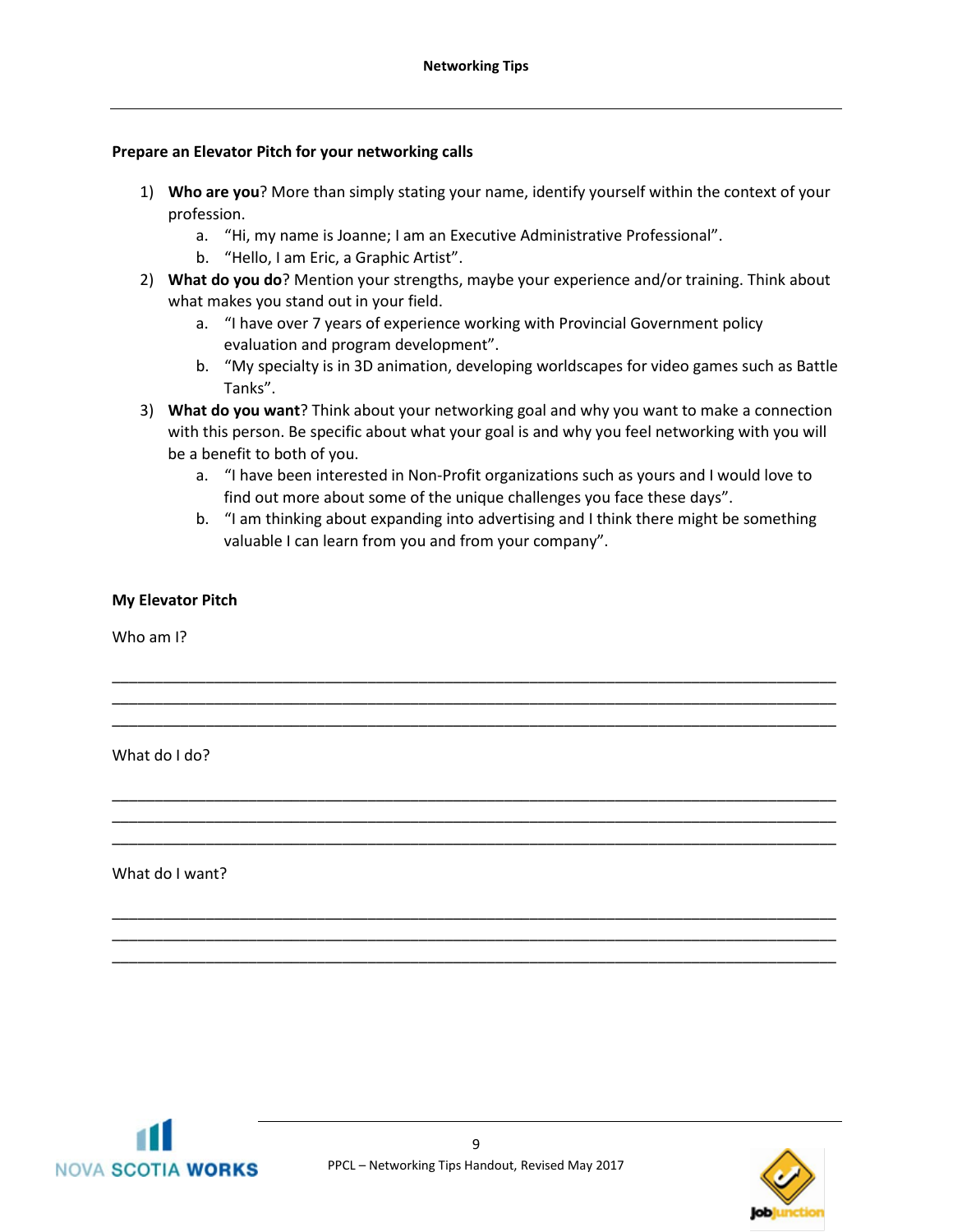# **Meeting Checklist**

- Do some research and prepare questions ahead of time
- Confirm your appointment and dress appropriately
- Be prepared to listen and take brief notes
- Bring a copy of your résumé

## **During the Information Meeting**

- Be polite, composed, enthusiastic and professional
- Be a good listener, but share some info about yourself
- Ask for advice, not a job
- Build your network, ask for referrals
- Have a list of questions prepared but be aware of the time. If your time is up and you still have questions you would like to ask, you can request a follow-up meeting.
- Thank them for their time and insight

# **The follow up**

Spend some time recording, analyzing and evaluating the interview after you leave. This reflection may come in handy later. Always send a thank you note within three days after the meeting.

# **Sample Information Meeting Questions:**

- 1. How did you get started in this field?
- 2. What are the largest obstacles or challenges you face in this industry/position?
- 3. Who do you think are the recognized leaders in this field, and why?
- 4. What professional societies or associations would you recommend joining?
- 5. What is a typical career path for someone coming in at xxxx level?
- 6. What professional publications would you recommend reading for this industry/field?
- 7. Which other professionals would you suggest contacting in this industry/field?
- 8. What are the most necessary skills and qualities required for success in this industry?
- 9. Do you have a mission statement/values statement? (Only if not available on website)
- 10. How do you think I could best utilize my degree in this industry/field?
- 11. What do you consider necessary for someone to make a successful career change in this industry/field?
- 12. Can I keep in touch with you from time to time? Could I contact you if I have more questions?
- 13. Can you suggest courses I could take to help me be more competitive in this industry/field?
- 14. Is my current résumé effective/suitable for this industry/field?
- 15. Can you suggest other companies to which I might apply?
- 16. How should I prepare for a job interview in this field?
- 17. Is there formal on-the-job training?



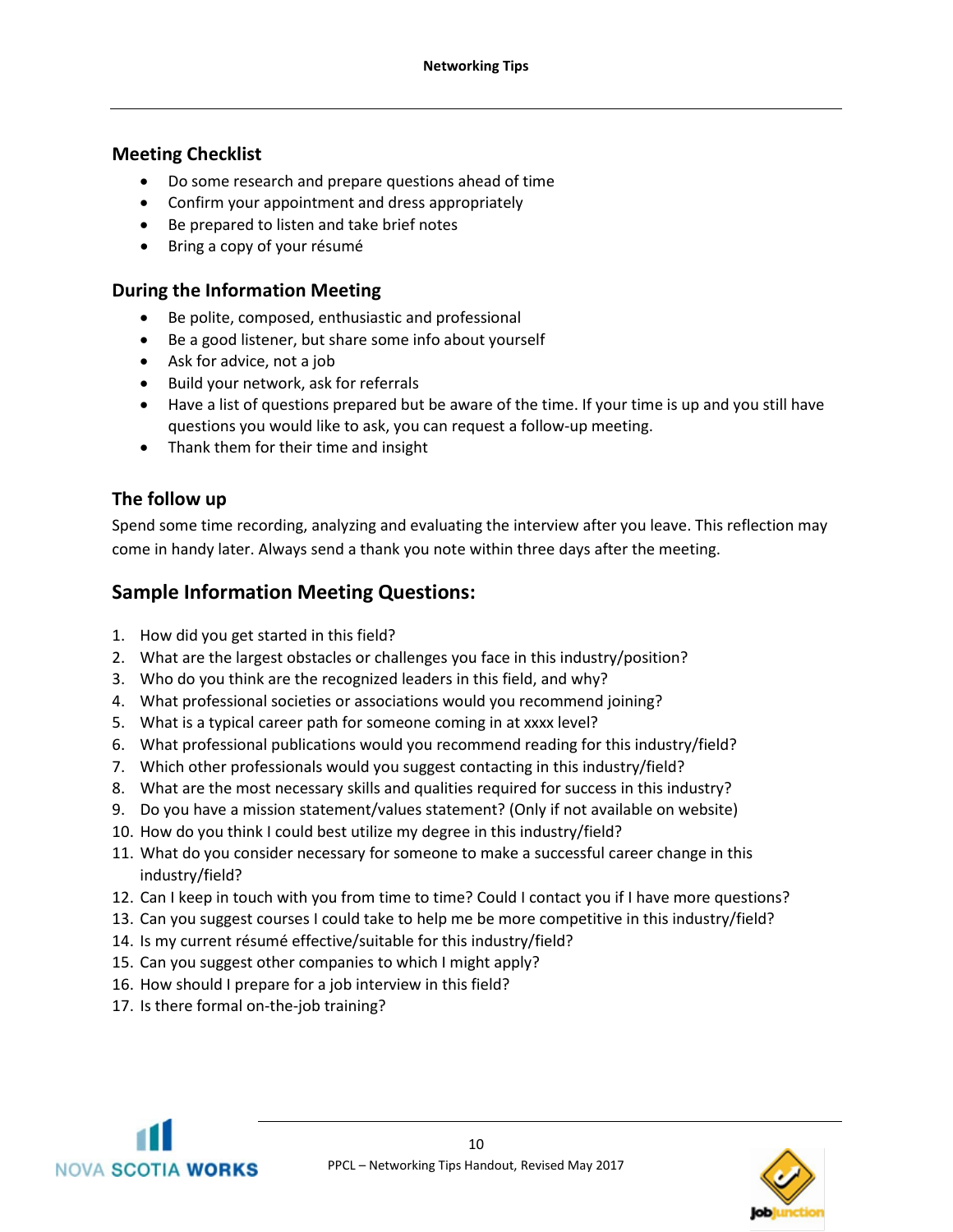#### **USING EMAIL FOR NETWORKING**

## **The benefits and drawbacks of email**

Email is a convenient and free way to contact potential employers and industry professionals locally, nationally or even internationally. It can be less intimidating to send an email than to make a cold call. However, people can receive many emails each day so you run the risk of your email getting lost in the deluge. Also, email can seem impersonal and it can be all too easy for the receiver to file it away and forget it or even delete it.

## **Writing the email**

When we email friends, it can be fine to use slang, texting shortcuts or casual language, but when you are using email to network it is important to KEEP IT PROFESSIONAL. Use polite, formal language (Dear Ms. Smith), clearly state the reason why you are contacting them, and ensure that you follow up. Your email should be sent from a personal email address (not a business email) but your professional email address should contain your name (employers are much less likely to respond to an email from bighockeyfanatic72@gmail.com than from thomas.jones@gmail.com).

## **USING SOCIAL MEDIA**

## **Why use social media in building your network**

Social media has grown in the last few years to become an important tool for networking. You can connect 24/7, locally and globally, and you can create and maintain an online identity (a brand). You have a good deal of control over what you put on social media so put your best foot forward.

#### **Ways to use social media**

If you are beginning a job search, consider reviewing your existing online profiles (start by typing your name into a search engine like Google to see what comes up) and editing any sites to make you seem as professional as possible. Popular social networks like Facebook, Twitter, and especially LinkedIn can expand your network significantly, when used well. Join discussions, or groups within your industry, follow influencers and important stories, stay current with news and trends in your industry, as well as globally.

# **Social Media Networking Do's and Don'ts**

Do post professional links (articles related to your industry, industry events) and pictures. Don't post anything that seems unprofessional like pictures of you at a party, or negative rants. Consider that this may be an employer's first interaction with you and you wouldn't go into an interview exhausted, dressed for a party and then spend time complaining or talking about your personal problems…so don't do it on social networks.

Do make connections with professionals in your field.

Do be timely with your responses and remember to check notifications often.